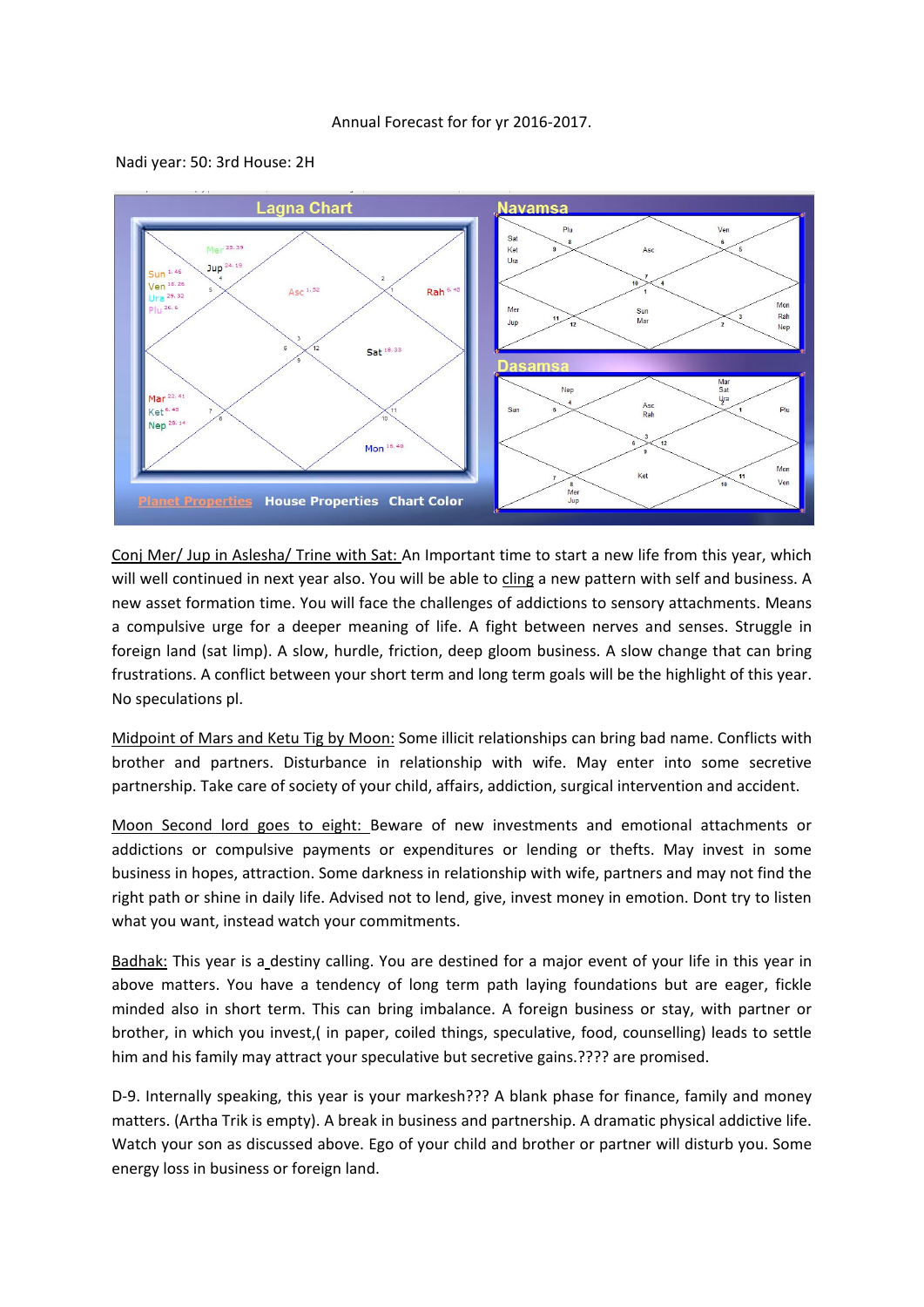D-10 Business: Stay with son and wife in foreign land. Visitations to foreign land or some pilgrimage also. Invest in journey, travelling business. Speculative tendency, risks. may take a very rapid expenditure decision in business. Some construction or breakage or theft at home. Entertainment in journeys or foreign stays. Take some time, gap before any commitment or investment.

Dasha: After August your Mercury dasha is starting upto 04-2019. This shows business, journeys, gains by means of indirect, passive coiling. Good for money matters. Money from business, land, loans and earnings also.

Remedy: Nakshatra Pujanam on your birthday.

Doodh ka RoohAfza bate. Birth nakshatra or 2nd Nakshatra ke din.

Brahmin stri ko moti ki mala, clothes daan mein de.

Solar Return. 18-08-2016, 14:50:26, Delhi.



Period Mars- Mercury-20/09/2016: Travels, Expenditures on self (ego,prestige), Compulsive and impulsive expenditures, beware of some image loss, new start up of business, changes. Visitations to doctors, tax and govt authorities.

Period Mars- Ketu- 16/02/2017Travels, Foreign stays, some illicit relations, problems from child, mental aggression and health disorder, unsatisfaction from your associates or siblings, cash crunches or payments on unexpected means. Gains from unknown sources(Masses). Change in business. Control your aggression. Meditate.

Period Mars - Venus/ 16-02-2017 to Next Birth year: cash gains, new partnerships, some problems with wife but many pleasures. One of very best periods for gains. Will be prevented from some expenditures or spending to your gains. Keep your cool. Don't spend aggressively. May get loans or cash if required. Lots of earnings. Gains from females or partnerships.